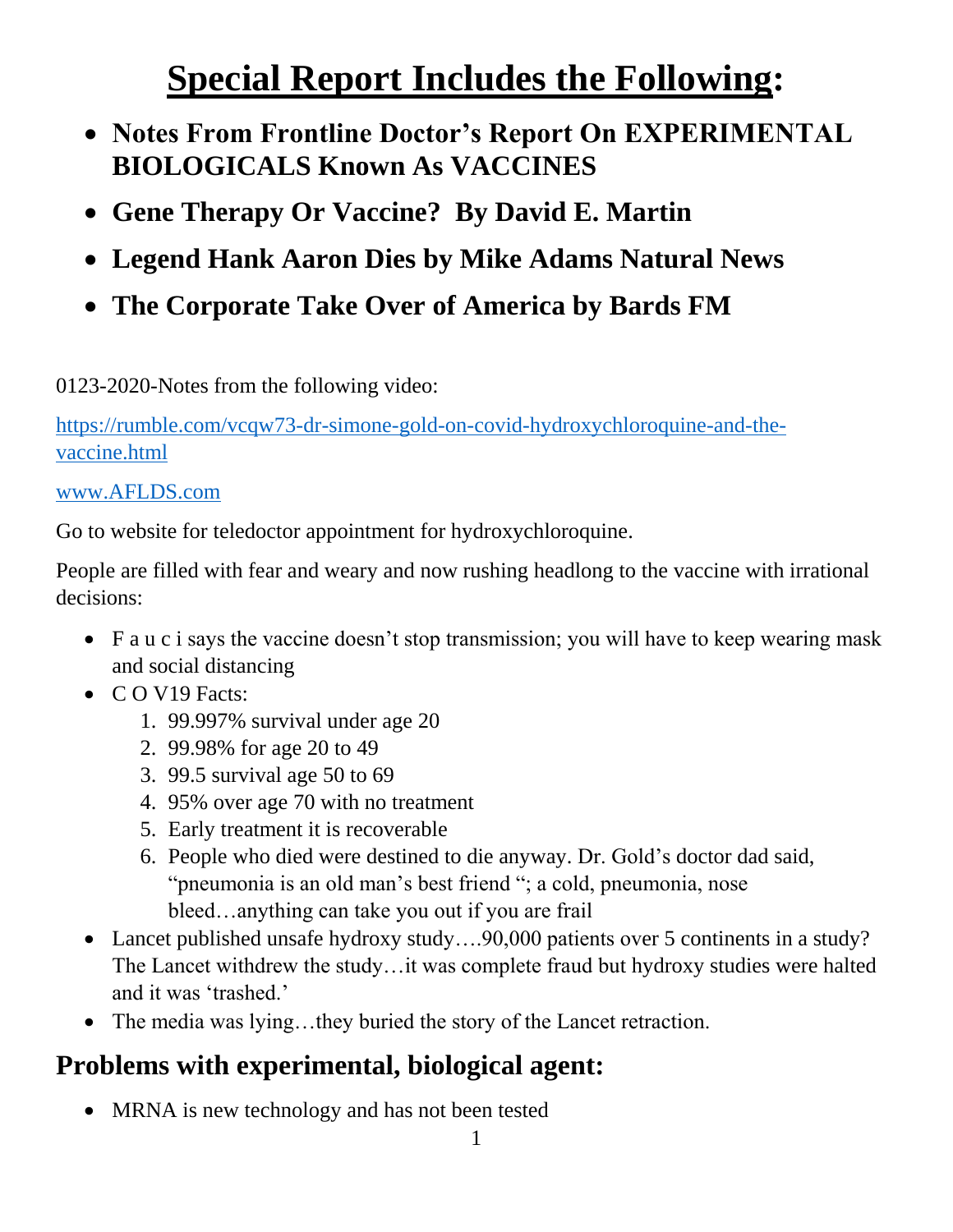- Failure of previous corona virus vaccines: 2002 SARS C O V 1, the one now is SARS C O V 2…cannot do this safely in humans
- No independently published animal studies; did animals die in the study:
	- 1. Anti-body dependent enhancement, pathogenic priming, immunity enhancement well known to scientists and big problem has been seen with prior C O V vaccine. Ferrets died after 2 doses and then exposed to SARS C O V 1 in the wild.
	- 2. Neurologic complications such as Bell's palsy, neurologic problems, Transverse myelitis.
	- 3. Potential fertility problems with this biological agent—it affects a layer on the placenta; MRA vaccines mimic having C O V indefinitely. Survival in younger women of child-bearing age is 99.9%.
	- 4. Pfizer executives in Europe said it was danger to release this.
	- 5. Pharmaceutical companies are immune from ALL liability.
	- 6. The vaccine does not stop transmission: surgeon general said in a Good Morning America interview in January, 2021.
	- 7. People take the vaccine and now test positive for the C O V 19; are the numbers being 'gamed' and the cases have risen? Will they say that the cases have risen because these people test positive?
	- 8. There is no proof that this reduces mortality.
	- 9. We don't know how long this lasts; will you have to take this yearly?
	- 10. This is experimental…that is the proper name for it.
	- 11. Is it worth the risk when the vaccine is given to otherwise healthy people and they are then exposed to the virus in the wild like the ferrets? What happens to military and health care providers, first responders and front- line people? This is risky from a national security perspective.

## **African Americans and others of the black and brown minorities have a natural antipathy towards vaccines. Government is making overt and covert attempts to push this on these minorities. Examples of vaccines gone wrong as documented in the scientific literature:**

- Race and ethnicity with the rubella vaccine were affected at a higher level than Caucasians
- Measles produced the same experience as did Pertussis
- Hamato's (?sp) Influenza produced the same experience
- Hepatitis vaccine given to babies produced the same different response—white boys were 60% less likely to have autism diagnosis relative to non-white boys
- US Government language: *the CDC is telling the public at large that getting an experimental vaccine is a good thing. It is additionally telling black people that getting*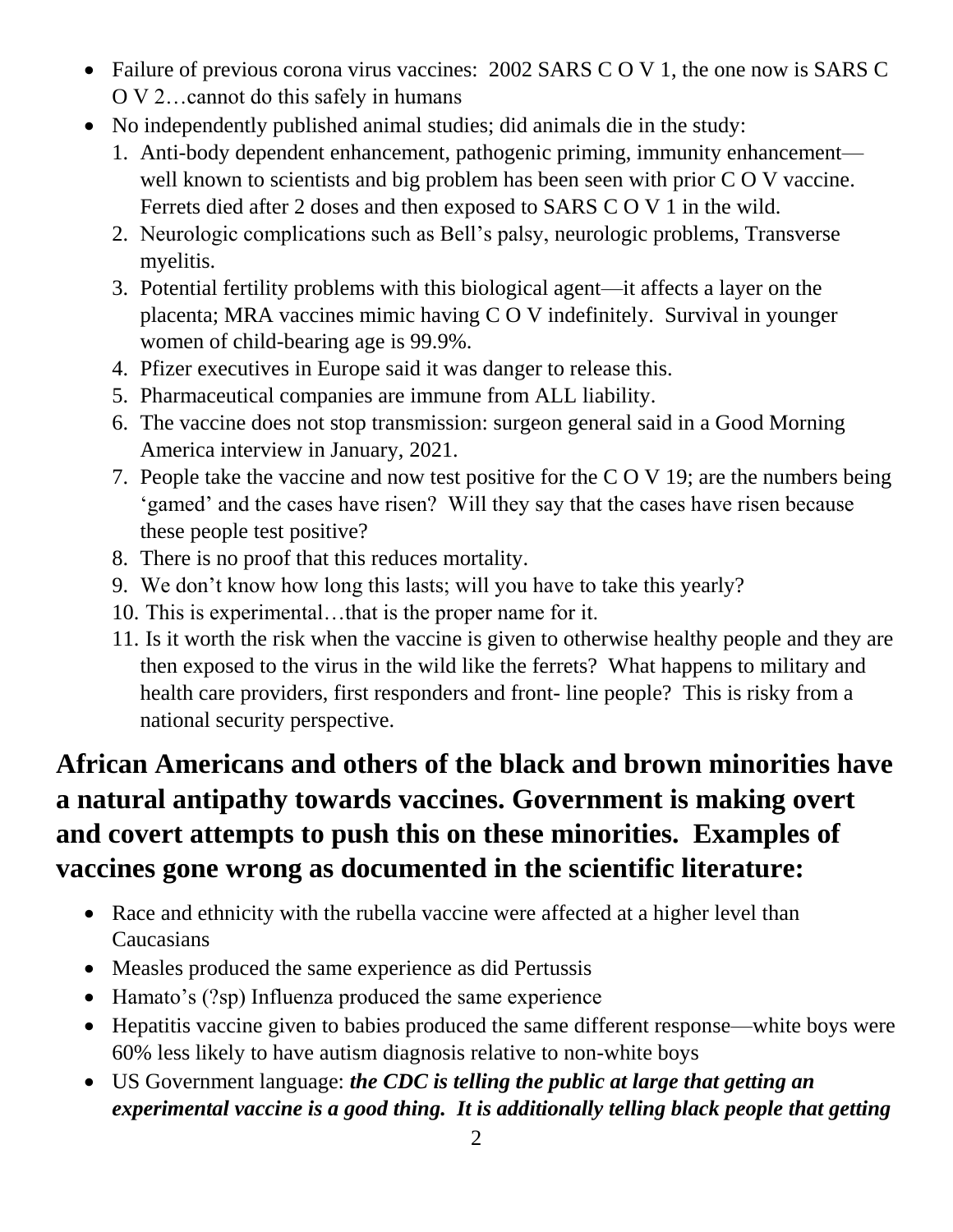*the vaccine is 'racial justice' and an 'advantage.' This is from thecenterofhealthysecurity.org interim framework for* C O V *19 Vaccine allocation and distribution in the US. Getting the vaccine early is racial justice.*

- There could be racial differences in dosage as seen in the aforementioned vaccines, but how is it racial justice to sign up first for an experimental, biological agent? They add: *the ultimate safety of a vaccine is not knowable until it is administered to millions of people; it is possible that certain adverse effects may occur more frequently in certain population subgroups which may not be apparent until millions are vaccinated…pharmical vigilance track and trace systems will provide critical information that will inform adjustments to the allocation.* This is in the same document as "let's give it to black folks first."
- Front line Doctors say *the most disenfranchised members of society are to be vaccinated first and their words (government) include racial and ethnic minorities, tribal, incarcerated, rural, disabilities, underinsured, people who work in school settings and nurses, and we must prioritize Blacks and Latinos to reflect fairness and justice.*

We know the people who fall to C O V 19, the 2.6% are nursing home patients and people with co-morbidities, people over the age of 75. We know the risk is the 80 year old living in the nursing home with bad heart, bad lungs, diabetes, obesity and more.

#### **Policy from HHS.gov:** *strategies for distributing CoV19 vaccinations: focus on targeting key populations and communities to insure maximum vaccine acceptance.* **This is along with quotes from the Bill and Melinda Gates Foundation about how to manipulate the media and silent opposition to it.**

When you are in a pharmical vigilance track and trace system by taking the vaccine, it means you have enrolled yourself in a medical trial. Very few people generally do this and people are not aware they will be tracked for 2 years in a program started by the Department of Defense, handed off to Oracle and Google, to put the data together. Why would you want to do this and how is this fair racial justice?

As an ER doctor Dr. Gold did not see any racial issues or difference. It is true that there are areas where Black people were disproportionately affected as in New Orleans where Blacks were 31% of the population but Blacks were 70% of the people who went to the hospital with C O V 19. Look at the data, race is not a factor as much as diabetes and obesity and other serious medical problems as risk factors, plus living and working in crowded areas.

This has been all over the world with all races. In areas of the world where people have the high individual and group risk factors as mentioned above, it is not Black people that get C O V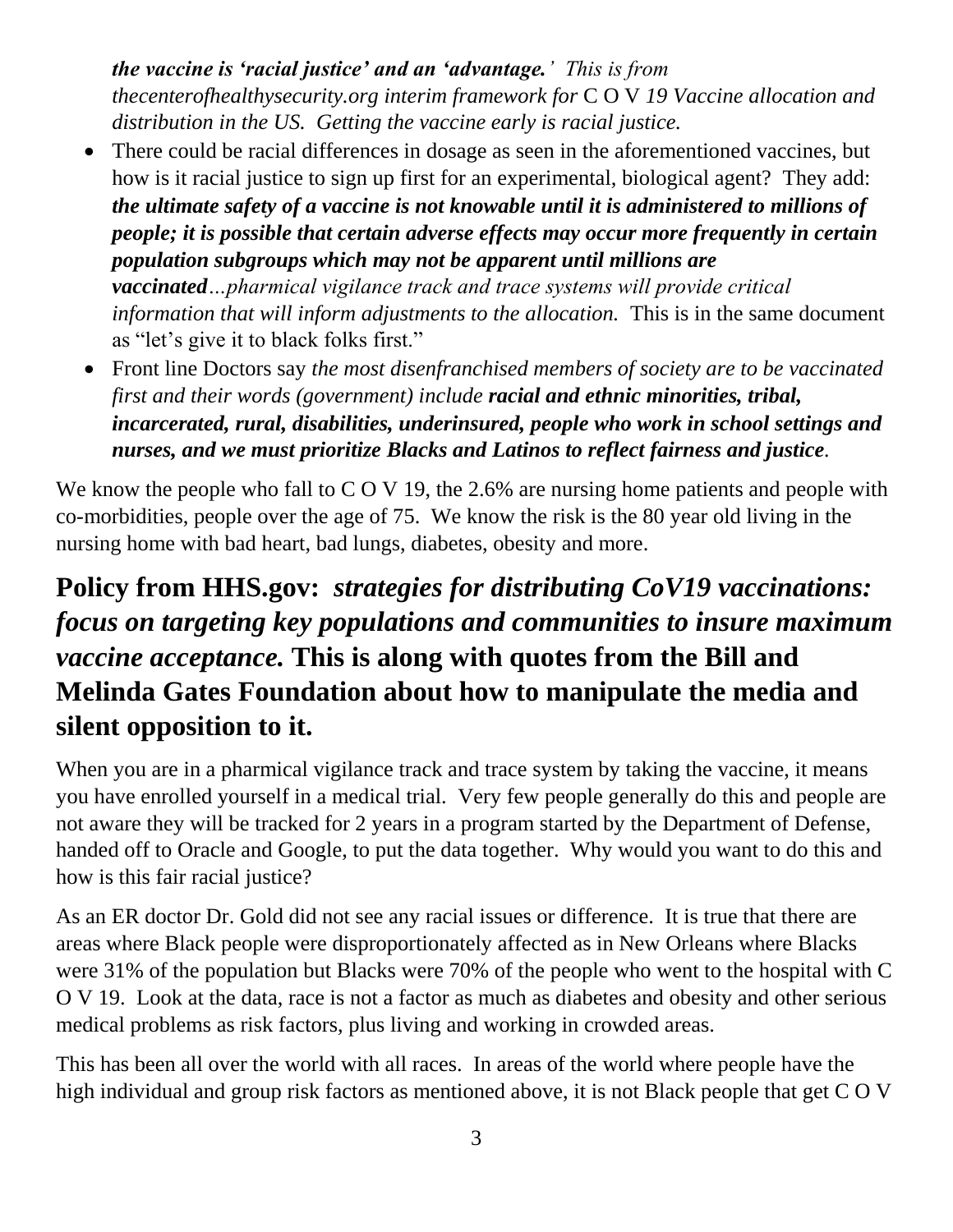19 but those people in those situations. In the UK it was Middle Eastern and Asians with those risk factors. Africa has been spared except for South Africa. In America the death rates are 800 range per million, in India they are around 70 per million because of their liberal hydroxychloroquine policy, sub-Saharan Africa -the poorest places in the world- with no social distancing, no masks and no ICUs, the death rate is 1% of the western nations.

You have the CDC, NIH and FDA not helping you.

## **The America's Front Line Doctors have the following recommendations:**

- **If you are under age 20 the experimental vaccine is prohibited**; we don't know the effects on fertility and we do know this virus essentially does not affect young people.
- **From the ages 20 to 50 if you are healthy, we strongly discourage** this vaccine because of the exceedingly low risk of death from C O V id, unknown risks from the experimental vaccine causing auto-immune disease, unknown risk of the pathogenic priming antibody dependent enhancement, and unknown risk of life-long infertility.
- **From age 50 to 70 if you are healthy, we strongly discourage** for the same risks mentioned above in the 20 to 50 group.
- **From age 50 to 70 and you do have serious comorbid conditions we say that it is discouraged** because the vaccine is higher risk than early or prophylactic treatment with long-established medication such as hydroxychloroquine or ivermectin.
- **From age 70 and above if you are healthy it is your own personal risk assessment**. We believe an experimental vaccine is less ideal than old established medicine but we say to leave it up to the person.
- **Over age 70 with serious comorbid conditions such as nursing homes we also call it your own personal risk assessment**. We stand with prophylactic treatment with longestablished medication such as hydroxychloroquine or ivermectin for that population. We are not saying it is irrational to take it in the over age 70 group described. We do say that any age should not be pressured especially if you are over 70 with no advocates. We are not saying it is unsafe, we are saying we don't know if it is safe.
- **I would never give this vaccine to a woman of child-bearing age.**

#### **Call to action from America's Front Line Doctors to fight the urge that is sweeping the globe to mandate people taking an experimental biological agent.**

We are concerned about private businesses mandating this such as employers, businesses, and travel—the airlines in particular. You can imagine if all the CEOs of the airlines got together and said they were going to mandate the vaccine, it's like the masks. You cannot avoid their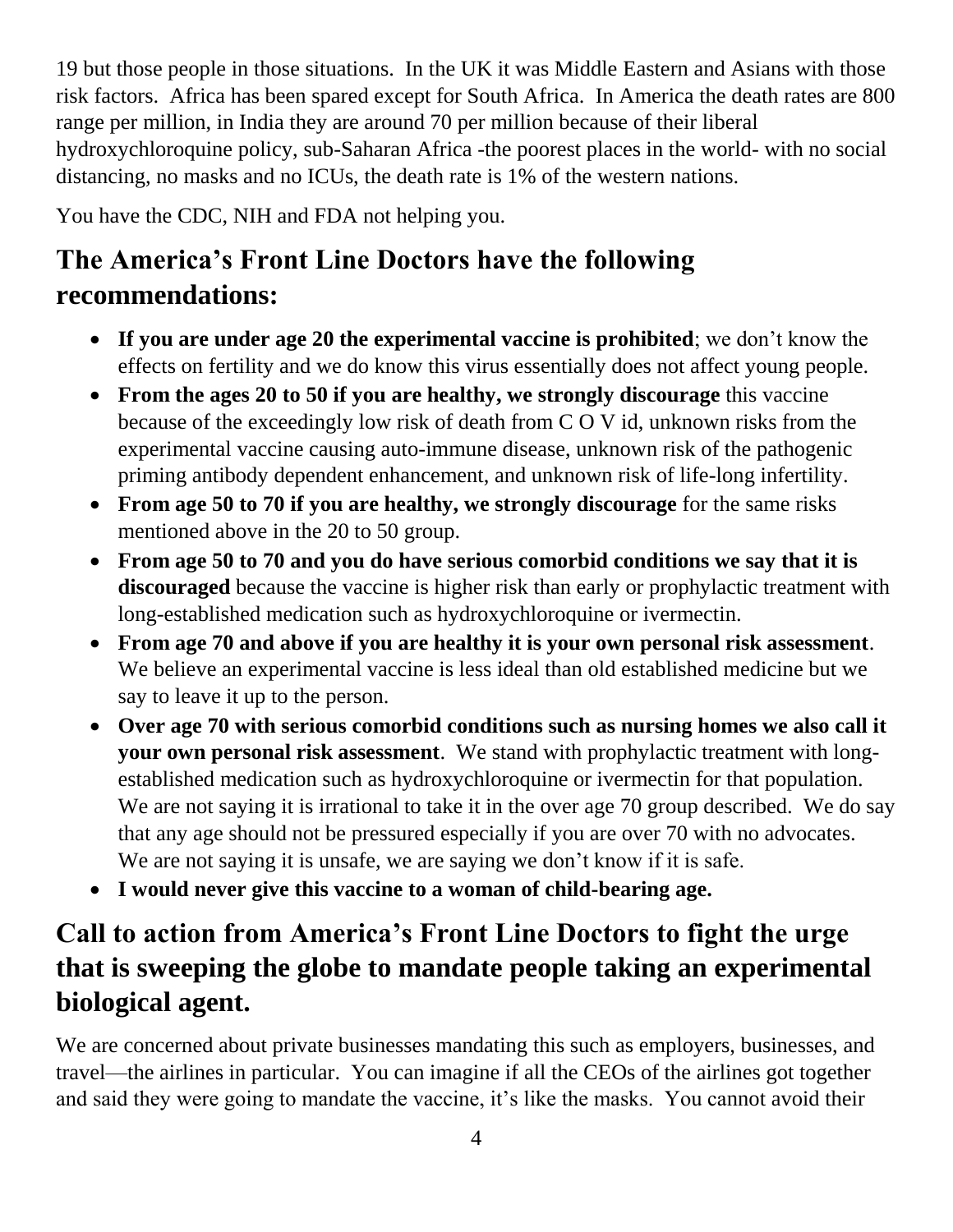mandates and that is a very big problem. We will talk to these businesses and go in armed with at least one million human beings who are going to say, *No, we are not going to do business with anybody and we are not going to comply with anybody who is going to mandate this.* 

If you want to take this vaccine or have your mother take it, that is your choice. We don't need the CEOs of any companies forcing the experimental biological agents on anyone. We are at their mercy if we don't get ahead of them before they make bad decisions. Go to [www.stopmedicaldiscrimination.org](http://www.stopmedicaldiscrimination.org/) and sign and share the petition with everyone. This is your life. How can you travel or advocate if you cannot get on a plane?

If you are a part of a union bring this to the union as a human rights issue. The union has not heard the facts. The pilots, teachers and nurses all have unions. This is a human rights issue that we cannot mandate that human beings take experimental agents. Always use the words experimental agents when you talk about this…ALWAYS!

Socialists win the language war and they change language. First this was the Wuhan Virus, then it became the 'corona virus', then it became C O V 19 and this is a battle for words. The word to remember is EXPERIMENTAL.

You can find all this on our website and there are 35 pages of information and references.

[https://rumble.com/vcqw73-dr-simone-gold-on-covid-hydroxychloroquine-and-the](https://rumble.com/vcqw73-dr-simone-gold-on-covid-hydroxychloroquine-and-the-vaccine.html)[vaccine.html](https://rumble.com/vcqw73-dr-simone-gold-on-covid-hydroxychloroquine-and-the-vaccine.html) 

[www.AFLDS.com](http://www.aflds.com/)

#### **01-23-2021**

# **Gene Therapy Or Vaccine? David E. Martin**

<https://www.bitchute.com/video/AuvhMTMoby41/>

Moderna Pfizer  $=$  Gene therapy not vaccine...a synopsis

**15US code section 41: Federal Trade Commission Act on deceptive labeling and deceptive medical practices**. If this law can be applied to shut down natural practices, then it can be used to shut down deceptive labeling medical practices.

-------------------------------------------------------------------------------------------------------------------

There are people for whom medical vaccines are a requirement for employment. Something has troubled me: both Pfizer and Moderna are promoting what they call a vaccine. Is whatever you get going to keep you from being infected by some sort of pathogen and the other assumption is are you doing your public health bit to make sure you don't transmit to other people?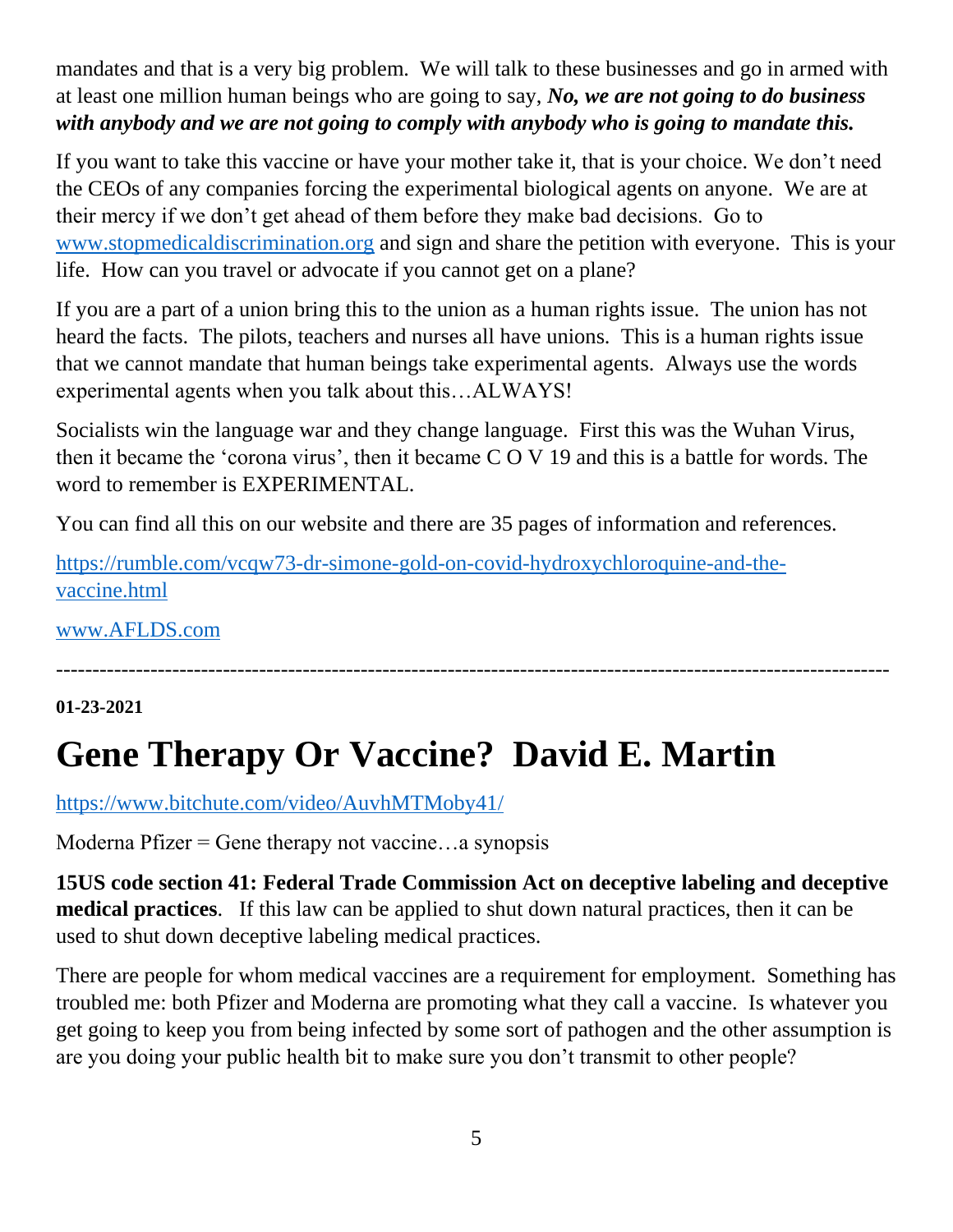**1905: Jacobsen case, Massachusetts**: *supreme court – this court has more than once recognized as a fundamental principle that persons and property are subject to all kinds of restraints and burdens in order to secure the general comfort, health and prosperity of a state.*  This says that public health powers were legitimate if they secured the general comfort, health and prosperity of the state which implies that the individual benefit is superceded by the collective benefit. Somehow or another the individual is not the point in public health laws. It suggests that to meet a public health vaccine standard and definition something about either you are immune from getting a pathogen or you are not going to transmit the pathogen must be part of what lives inside that definition. It couldn't be more straight forward.

### **When you look at the SEC filings for Moderna they make a point of saying that their technology is a gene therapy technology**.

*They don't say vaccination.* It was set up to be a cancer treatment so this is gene therapy chemo therapy. Would you take chemo therapy for a disease that you may or may not ever have? Is that a dumb idea? States and employers could not mandate chemo therapy for a disease that you do not have. That is not a legal thing to do. This is not investigation of new drugs. References can be found in the youtube video.

#### **Moderna is putting a synthetic fragment of nucleic acid and it is not RNA, it is not natural and not a natural component of a fragment. It is a synthetic technology embedded within a fat carrier and that is introduced in the cell, not to induce immunity to an infection to a SARS C O V virus and it is not to block transmission of it, but to lessen symptoms associated with the S-1 spike protein and not even the virus itself.**

This gets better (or worse). The fact of the matter is this thing is not a vaccination. Let's look at the legal standard of what a vaccination is and start with the CDC's own definition: *two important operative definitions-immunity is protection from an infectious disease. If you are immune to a disease you can be exposed to it without becoming infected.* By definition neither Pfizer or Moderna even claims that to be the case. In their clinical trials they specifically say they are not going to test for immunity.

CDC says that a vaccine *is a product that stimulates a person's immune system to produce immunity to a specific disease and protecting the person from that disease. Vaccines are administered through needle injections but can also be sprayed into the mouth or the nose.*  What Pfizer and Moderna are doing do not match this definition.

### **If this isn't a vaccine why are they calling it a vaccine?**

CDC is not the law but an expression of an agency empowered by the law. Laws where vaccines have been defined—vaccine is not defined in a number of statutes. Iowa code: *vaccine means a specially prepared antigen administered to a person for the purpose of providing*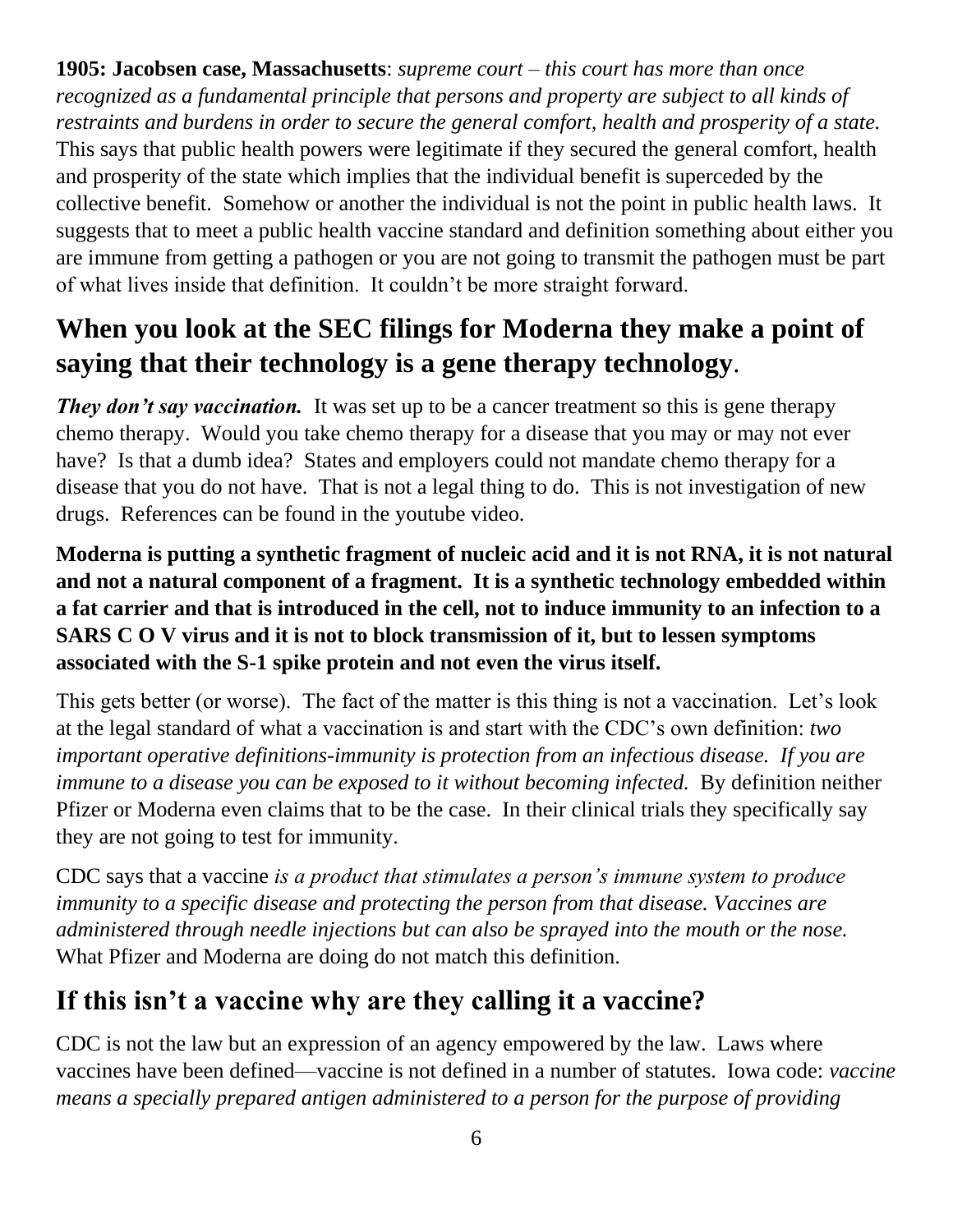*immunity.* Washington State Code: vaccine means *a preparation of a killed or attenuated micro-organism or fraction thereof …* MRNA that is synthetically developed by Moderna and Pfizer do not meet this definition of statutes.

### **The primary endpoint of the trials of Moderna and Pfizer is the prevention of symptomatic C O V 19 disease.**

Starting with this you know that in February the WHO, CDC and Dept of Human Services made a very clear distinction to make sure that C O V 19 *which is a series of clinical symptoms* including **fever, muscle pain, aches, loss of smell, and certain radiologic findings in the lungs**.

Now all this has been re-defined as **P I C** which is **pneumonia, influenza,** C O V I D as a combined set of things so they can 'catch' more people dying of this.

### **C O V I D 19 is not a disease…it is a set of symptoms**.

They were very clear and they tried to say that SARS C O V 2 caused C O V 19. But the problem was that most people who tested positive using the RTPCR method had no clinical presentation so you cannot say that the virus causes the disease. Most people with the positive PCR test which for a fragment of what was called SARS C O V 2 did not have any problem …over 80% had no problems. The primary end point for the vaccine trial was not a vaccine end point which has to do with immunity and transmissibility and neither of those were measured.

#### **It gets worse. This is from Moderna's own statements:** *key secondary points include prevention of severe C O V 19 disease and prevention of infection by SARS C O V 2.*

Here is a problem by their own admission of their studies that it was *impractical to measure infection.* There is no evidence in the Phase 3 clinical trials that any of the gene therapy had anything to do with the infection or not of SARS C OV 2. You cannot have a vaccination that is not under the legal definition of vaccination and does not meet immune or transmission standards. The clinical trials were set up specifically so that neither immune nor transmission standards could be met.

### Quote from New England Journal of Medicine and The Lancet: *October and December, 2020 respectively—at the time of this writing no correlative protection from SARS C O V 2 has been established.*

In other words not a shred of evidence from the clinical trials said anything about protection from infection with SARS C O V 2. So every person who has 'value-signaled' their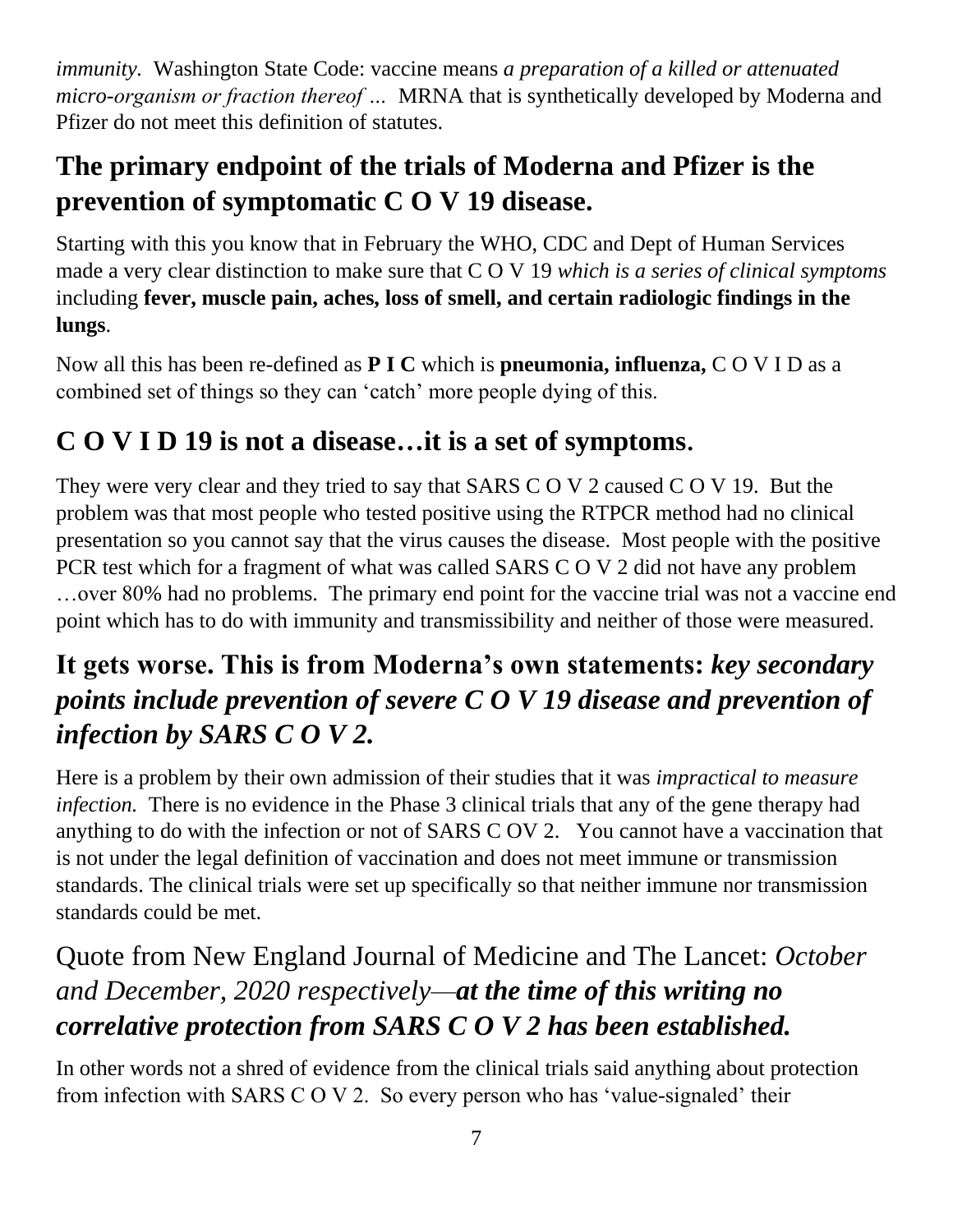vaccination because they are doing their part not to be infected with SARS C O V2 and not to get C O V 19—YOU HAVE BEEN VIOLATING THE FEDERAL TRADE COMMISSION ACT BY DECEPTIVE PRACTICES. YOU HAVE TOLD PEOPLE THAT THERE IS A PROTECTION THAT THE DATA ITSELF DOES NOT AFFORD.

#### **Here is a second report from New England Journal of Medicine and The Lancet:** *No existing vaccines have been shown to be effective against infection with ANY Beta-Coronavirus—the family that includes SARS C O V2 which causes C O V I D 19.*

This begs the question: what would motivate Pfizer, Moderna, Fauci, and CDC and others to lie to the American people about this being a vaccine? Vaccines in the ordinary course in the use of the term invoke the protection against infection and protection against transmission, neither of which have been established at all. Why use the term vaccine?

Now we have to go to conjecture: as recently as 2018 Moderna was insisting they were not making vaccines and this was gene therapy technology. Suddenly it became a vaccine company. It's a gene therapy technology company with an unproven gene therapy. That is what it is.

#### **Here's the reason, in my opinion, that we are hearing about vaccines:**

if Fauci, Moderna, authorities, companies around the world called this gene therapy chemotherapy *people wouldn't want to take it* and for a good reason. Experimental gene therapy is a bad idea no matter who, what, where, when it is and should not be recklessly and relentlessly introduced to a population.

#### *Secondly there is the 1986 liability exclusion*.

This is what it really is—as long as Secy of Health and Human Services keeps the state of emergency going along with every mayor, governor and unelected official under the emergency use authorization rules, liability is a shield afforded to Pfizer, Moderna and others like them. They are making billions of dollars on the back of something for which they have no liability. *But, if this was not a vaccine, then all of a sudden, the liability shield would vanish.* There is not a liability shield under the 1986 act for medical counter-measure that is gene therapy. This means we are probably having governors, CDC, Health and Human Services and others maintaining a state of emergency not because of a state of emergency but because it maintains the illusion of the liability shield.

**Remember, if you suspended the state of emergency today as the governor of a state, lift it and on the day that you do that, the RTPCR cannot be used because it is not a diagnostic. It has never been approved and it cannot and does not diagnose and prevent a disease.**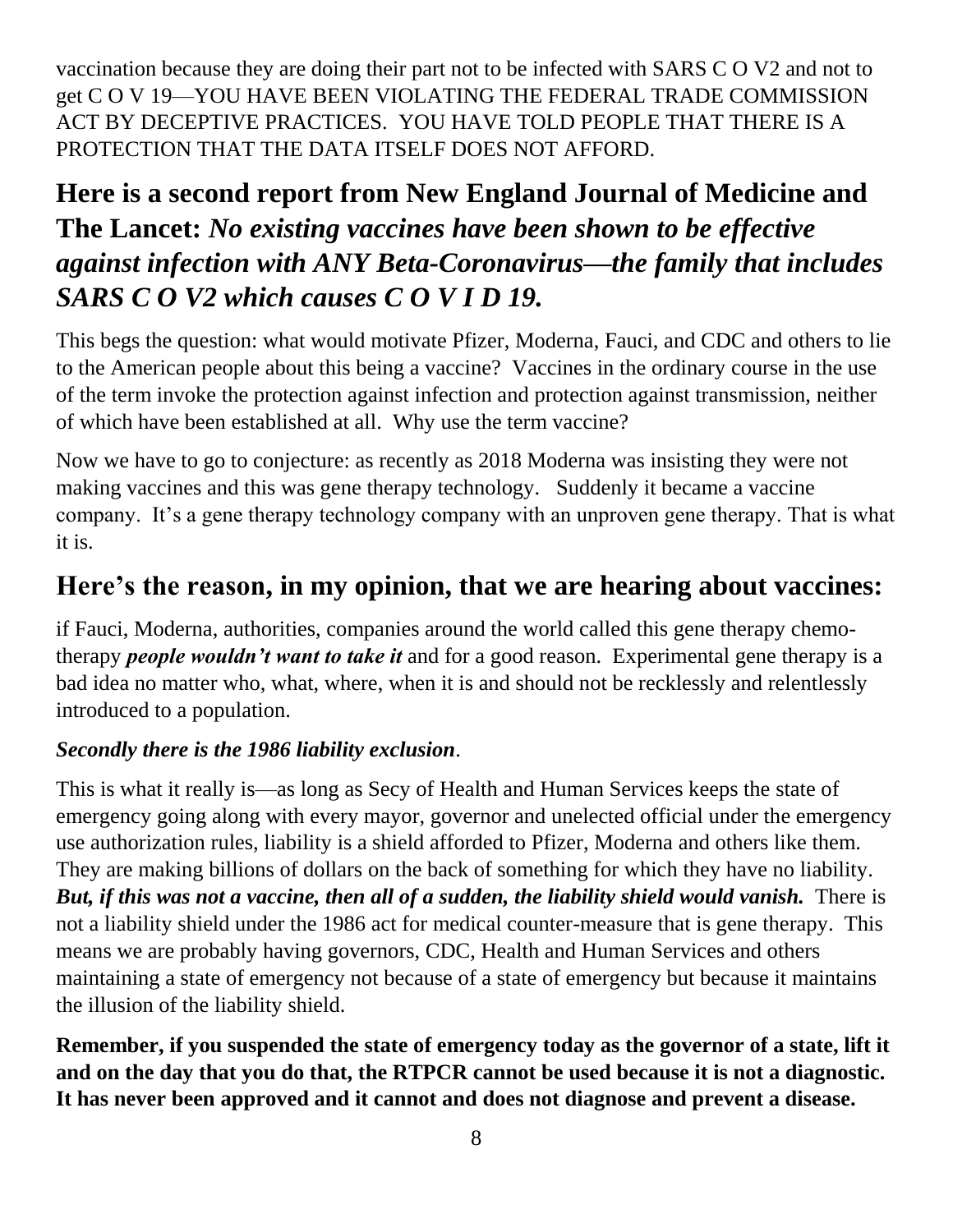That means that every time Blumberg, Gates Foundation, Zuckerberg Foundation, C O V 19 dashboard reports that there is another case of C O V 19 *because of a positive RTPCR test*, they are violating the 15 USC code Federal Trade Commission Act. You cannot diagnose a thing that cannot diagnose a thing. That is a misrepresentation. That is a deceptive practice under the Federal Trade Commission Act. They are liable for deceptive practices. You don't have a waiver of liability under deceptive practices even in a state of emergency. Maybe the reason they call it a vaccine is because they count on the fact that neither you nor I will ever have this video, that you and I will never do independent inquiry and that you and I will never ask the question of *is it possible that what Operation Warp Speed was nothing but propaganda?*

### **This leads me to my conclusion: some of you know this and some of you don't. Operation Warp Speed has a middleman which is a company called ATI which is a defense contractor out of North Carolina and it turns out that they are the one that clears the billions of dollars for orders of vaccine.**

That defense contractor is the one that is supposed to control the rollout of the vaccine which has been a train wreck even beyond the moral, ethical and legal obligations that we have just talked about. ATI also has another contract with the Department of Defense and other government agencies. That contract is for propaganda and misinformation. So the company that actually got the contract to officially manipulate public media to officially convey the propaganda of the US government—that company is also the company in charge of Operation Warp Speed.

This thing stinks like rotten fish because it is rotten fish. You are being lied to and your own government is violating its own laws—15 USC is not my interpretation. **They have thrown the book and shut down practitioners around the country time and again for violating what are called deceptive practices and medical claims. Guess what? They are doing that exact thing.**

Send this to your US Attorney and your AG in your state. Do something with this video. This is a violation of federal statutes by defense contractors, gene therapy companies that are not vaccine manufacturers who are doing experimental trials under deceptive medical practices. That is what this is. By the way, every statement I have made before I went to my opinion *and my opinion is pretty grounded because if you really examine why I think the liability shield is the point*, look at how many times the Department of Defense wanted to confirm that they were shielded under the Immunity Act of the Emergency Use Authorization. **They would not play this game if they did not get the liability shield and that liability shield came from the Emergency Use Authorization.**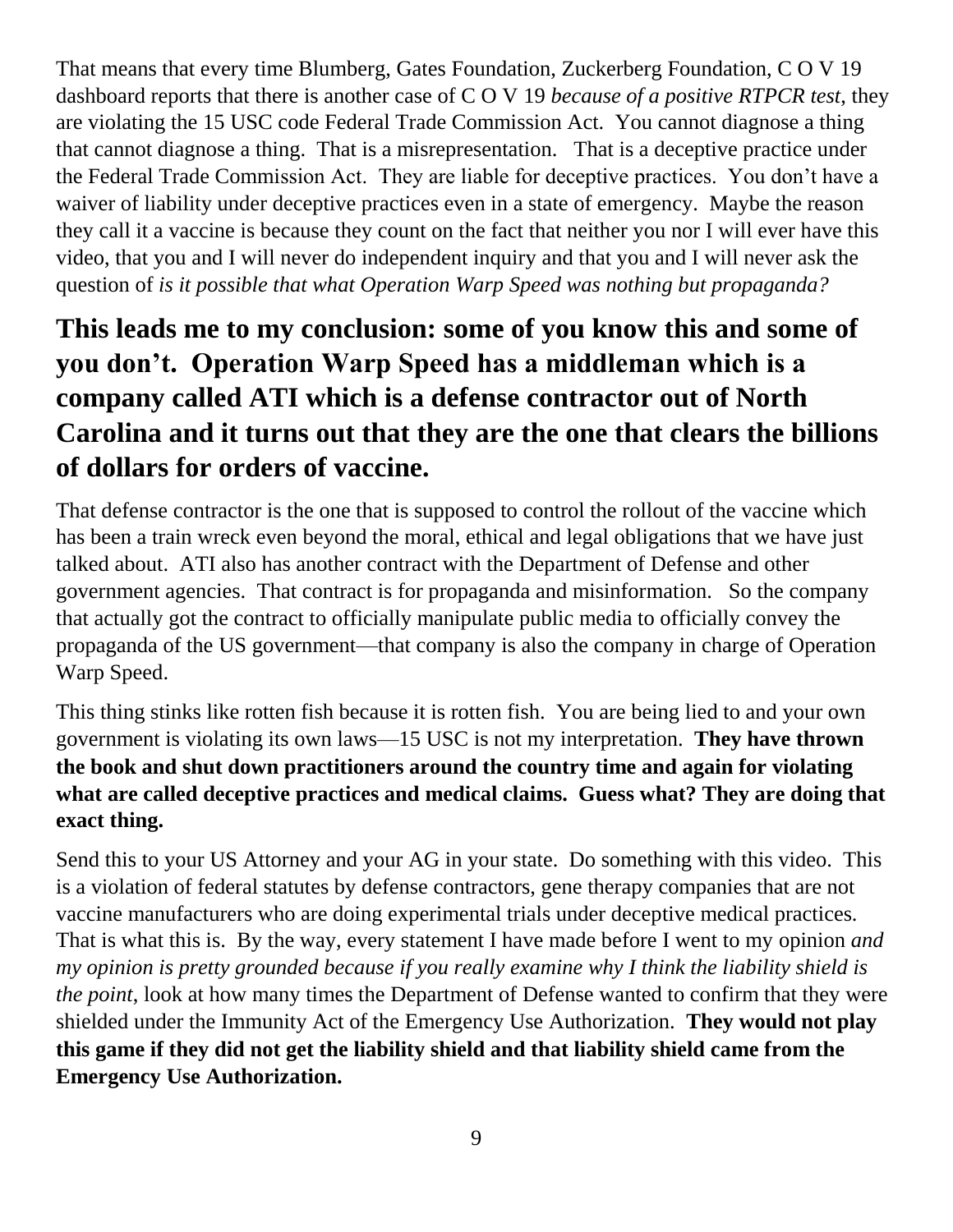We are very desperately in need right now as a civilization because real people are being harmed and having significant side effects and some people may be dying. A healthy doctor in Florida got the vaccine and in a couple of days started having splotches and blotches and died after two weeks. His death is being investigated by Pfizer and the CDC. That is like asking a bank robber to investigate their own bank heist. This is beyond insane and it's time for each one of you to send this to law enforcement in your state. Someone out there in these 50 states might actually care about following the law or this is not America. Do something with this—I am doing the work, you can help me carry the burden.

#### From: [\(Natural News\)](https://www.naturalnews.com/) www.naturalnews.com

On Jan. 5,2021 Major League Baseball (BLM) legend and Hall of Famer Henry Louis "Hank" Aaron publicly took a Wuhan coronavirus (COVID-19) vaccine during a stunt aimed at persuading more African-Americans to get injected. A little more than two weeks later, Aaron [died right on cue.](https://noqreport.com/2021/01/22/mlb-legend-hank-aaron-dies-two-weeks-after-getting-covid-19-vaccine/) (https://noqreport.com/2021/01/22/mlb-legend-hank-aaron-dies-twoweeks-after-getting-covid-19-vaccine/)

The reason this writer says "on cue" is because there is now a clear and undeniable pattern of elderly people – Aaron was 86 years old when he died – passing away roughly two weeks after getting injected with Chinese poison.

Aaron was among the first major figures to be injected as part of the [Donald Trump-launched](https://www.naturalnews.com/2020-05-15-trump-names-former-gsk-executive-head-operation-warp-speed.html)  ["Operation Warp Speed" program](https://www.naturalnews.com/2020-05-15-trump-names-former-gsk-executive-head-operation-warp-speed.html) for fast-tracked mass vaccination against the WuFlu. Aaron had previously told the media that he was excited about getting jabbed. (https://www.naturalnews.com/2020-05-15-trump-names-former-gsk-executive-head-operationwarp-speed.html)

"It makes me feel wonderful," Aaron told the *Associated Press* (AP) right before getting poisoned with a Chinese needle. "I don't have any qualms about it at all … I feel quite proud of myself for doing something like this … It's just a small thing that can help zillions of people in this country."

The Atlanta Braves legend and one-time home run king's official cause of death has not yet been reported by the mainstream media, which is presumably working overtime to scrub from existence all evidence that the guy was recently injected with [gene editing messenger RNA](https://science.news/2020-05-25-mrna-vaccines-how-they-work-coronavirus.html)  [\(mRNA\) chemicals](https://science.news/2020-05-25-mrna-vaccines-how-they-work-coronavirus.html) at warp speed. (https://science.news/2020-05-25-mrna-vaccines-how-theywork-coronavirus.html)

**If you choose to get vaccinated for coronavirus, you're asking to die**

While wearing his face mask incorrectly on camera, Aaron [wanted his injection](https://www.tmz.com/2021/01/05/hank-aaron-covid-vaccine-morehouse/) broadcasted to [the world](https://www.tmz.com/2021/01/05/hank-aaron-covid-vaccine-morehouse/) in order to encourage more folks, especially black folks, to get vaccinated. (https://www.tmz.com/2021/01/05/hank-aaron-covid-vaccine-morehouse/)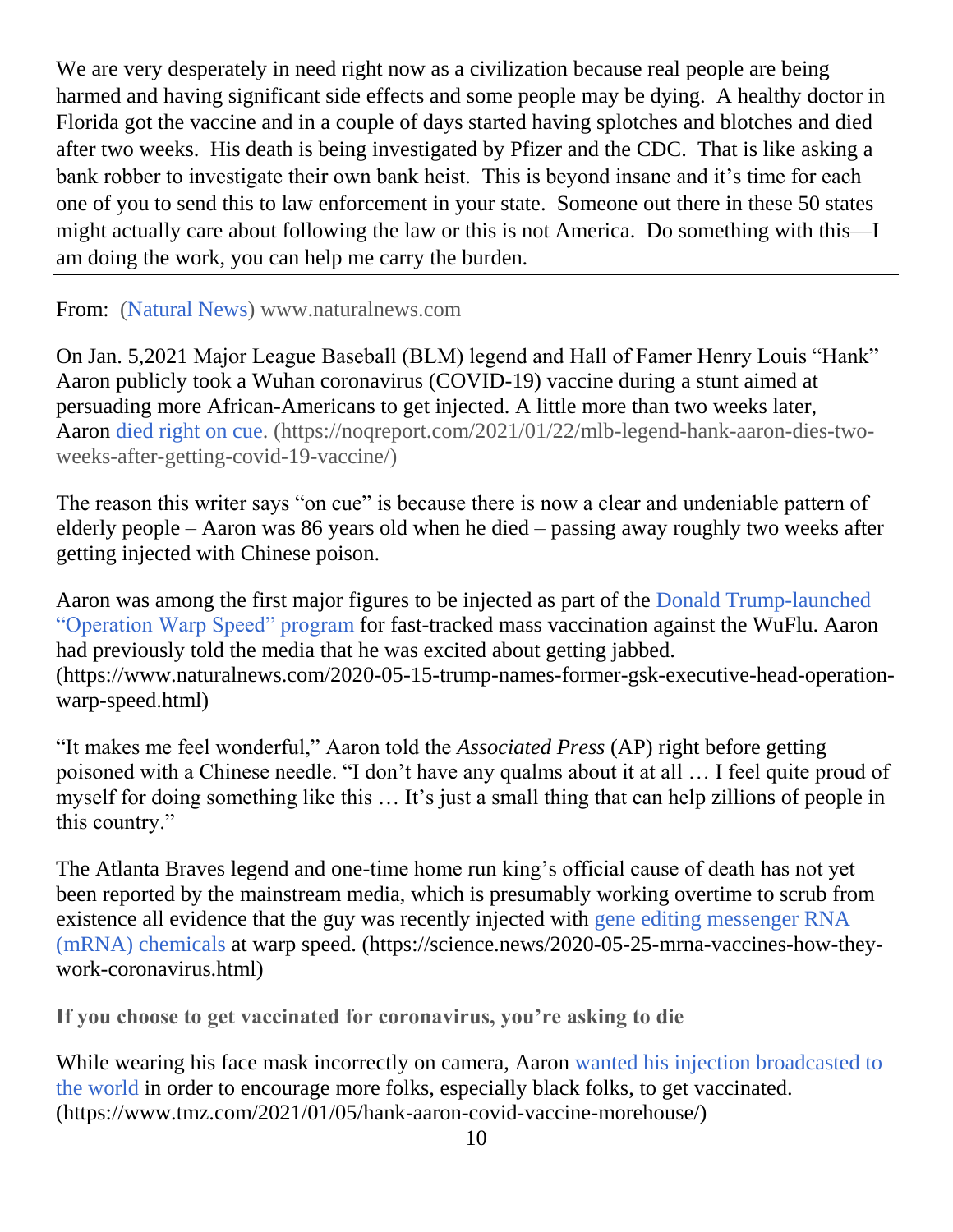Aaron appeared at the Morehouse School of Medicine in Atlanta along with his wife Billye, where he received the first of what would have been two doses of Moderna's DNA-corrupting Wuhan coronavirus (COVID-19) vaccine.

Interestingly, California [halted its statewide Moderna vaccine injection program](https://www.naturalnews.com/2021-01-20-california-stops-moderna-coronavirus-vaccines-severe-reactions.html) after a "disturbing number" of serious adverse reactions were observed. Just days later, the Moderna vaccination drive [was quickly resumed.](https://www.foxla.com/video/892373) [\(https://www.naturalnews.com/2021-01-20-california](https://www.naturalnews.com/2021-01-20-california-stops-moderna-coronavirus-vaccines-severe-reactions.html)[stops-moderna-coronavirus-vaccines-severe-reactions.html\)](https://www.naturalnews.com/2021-01-20-california-stops-moderna-coronavirus-vaccines-severe-reactions.html) (https://www.foxla.com/video/892373)

Civil rights leader Andrew Young and former U.S. Health and Human Services (HHS) secretary Louis Sullivan were both vaccinated with the Moderna jab alongside Aaron at the Morehouse facility.

Many black people across the nation are choosing to forego Wuhan coronavirus (COVID-19) vaccination because they keenly recall the Tuskegee experiment of the 1930s and other eugenics programs that have been utilized throughout history to try to exterminate "people of color."

"The federal government essentially lied to Black people for decades – telling them they were getting free health care, when in fact they received horrifically improper care so the U.S. Public Health Service could secretly study the effects of syphilis when untreated," revealed *TMZ* about the Tuskegee experiment.

Nothing has changed, of course, except for the fact that today's eugenics programs are aimed at pretty much *everyone*, light-skinned people included.

The AP conducted a survey back in December showing that upwards of 40 percent of black people will not be getting a China virus vaccine. Hopefully after seeing Aaron die and connecting the dots, many more will say no to the poison needles and embrace [natural](https://www.naturalnews.com/2021-01-19-really-easy-to-treat-prevent-coronavirus-naturally.html)  [remedies](https://www.naturalnews.com/2021-01-19-really-easy-to-treat-prevent-coronavirus-naturally.html) as a safe and effective alternative. (https://www.naturalnews.com/2021-01-19-reallyeasy-to-treat-prevent-coronavirus-naturally.html)

"Everybody line up like good little sheep and get your NOW (New World Order) Wuhan virus vaccine!" wrote one *NoQreport* commenter pointing out the absurdity of it all. "Everybody step right up and get an untested vaccine to combat a virus that kills .01% of people under 60!!! Don't be shy, step right up!"

Another pointed out that Aaron's death serves as more ammunition for Americans to reject any attempt at making Wuhan vaccines mandatory in order to buy, sell and travel.

To learn more about how Chinese virus jabs are injuring and killing people in droves, check out http:/[/Pandemic.news.](http://pandemic.news/)